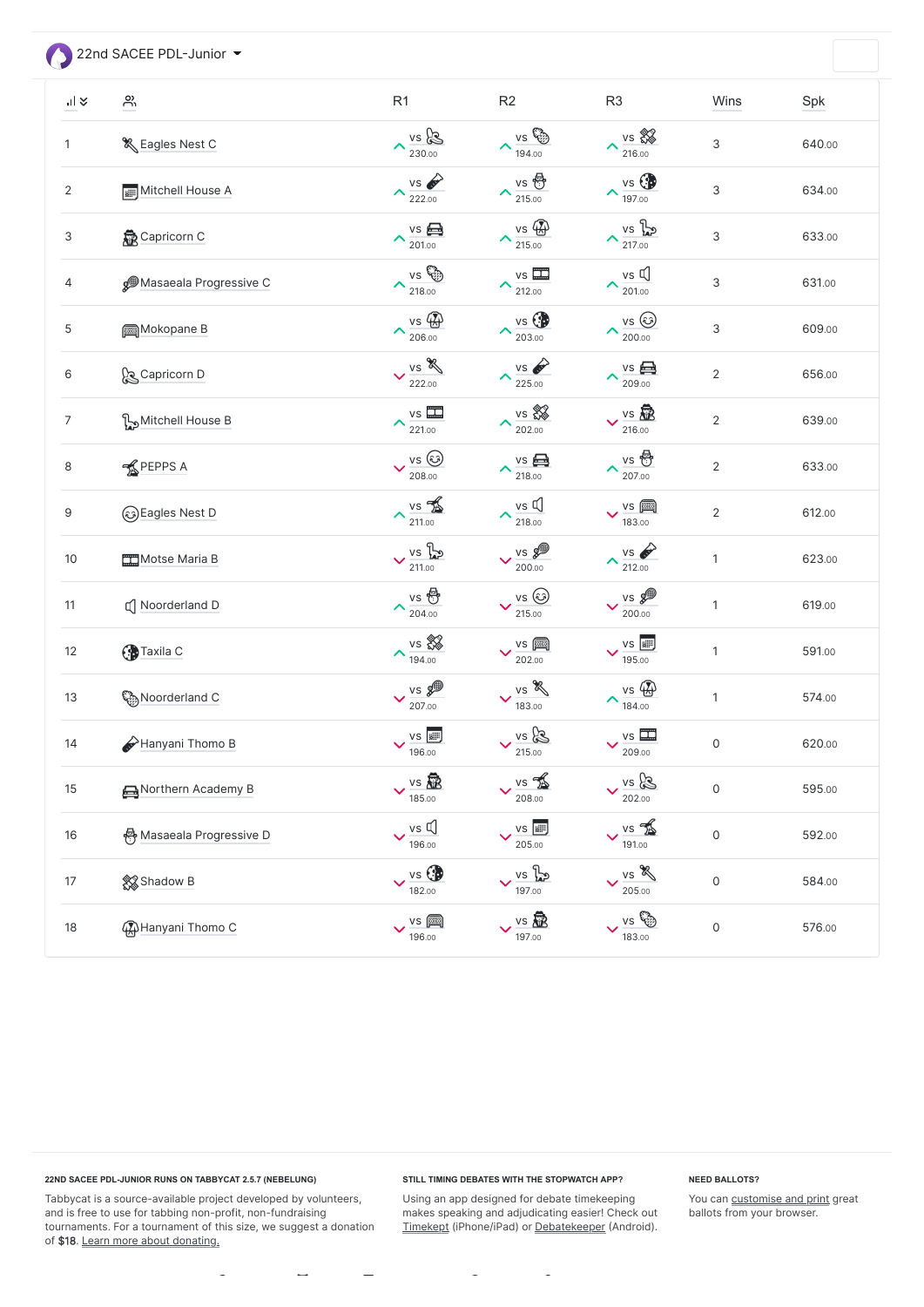<span id="page-1-0"></span>22nd SACEE PDL-Junior

| $\frac{1}{2}$ | $\sum_{i=1}^{n}$        | $\sum_{i=1}^{n}$                | R <sub>1</sub> | R <sub>2</sub> | R <sub>3</sub> | Avg   | Trim  | <b>Num</b> | <b>Total</b> | Stdev |
|---------------|-------------------------|---------------------------------|----------------|----------------|----------------|-------|-------|------------|--------------|-------|
| 1             | Pfundzo Ramavhunga      | <b>S</b> Capricorn D            | 76.00          | 77.00          | 72.00          | 75.00 | 76.00 | 3          | 225.00       | 2.16  |
| 2             | Niki Nkonyani           | Mitchell House A                | 77.00          | 75.00          | 73.00          | 75.00 | 75.00 | 3          | 225.00       | 1.63  |
| 3             | Kgaogelo Matlading      | <b>S</b> Masaeala Progressive C | 75.00          | 78.00          | 69.00          | 74.00 | 75.00 | 3          | 222.00       | 3.74  |
| 4             | Ompfa Bakala            | <b>S</b> Capricorn D            | 75.00          | 75.00          | 69.00          | 73.00 | 75.00 | 3          | 219.00       | 2.83  |
| 5             | Muaaz Mayet             | Mitchell House B و ا            | 75.00          | 69.00          | 74.00          | 72.67 | 74.00 | 3          | 218.00       | 2.62  |
| 6             | Theopistos Ayo-Akiboye  | <b>S</b> Masaeala Progressive C | 75.00          | 73.00          | 70.00          | 72.67 | 73.00 | 3          | 218.00       | 2.05  |
| 7             | Emelicia Boshielo       | Motse Maria B                   | 73.00          | 70.00          | 74.00          | 72.33 | 73.00 | 3          | 217.00       | 1.70  |
| 8             | Princess Monyelo        | <b>K</b> PEPPS A                | 69.00          | 74.00          | 73.00          | 72.00 | 73.00 | 3          | 216.00       | 2.16  |
| 9             | Shibu Mafkwane          | & Eagles Nest C                 | 77.00          | 65.00          | 73.00          | 71.67 | 73.00 | 3          | 215.00       | 4.99  |
| 10            | Boitumelo Sehoana       | & Eagles Nest C                 | 78.00          | 63.00          | 73.00          | 71.33 | 73.00 | 3          | 214.00       | 6.24  |
| 11            | Phando Mathalise        | <b>森</b> Capricorn C            | 70.00          | 72.00          | 72.00          | 71.33 | 72.00 | 3          | 214.00       | 0.94  |
| 12            | Kingdom Maluleke        | Hanyani Thomo B                 | 70.00          | 74.00          | 69.00          | 71.00 | 70.00 | 3          | 213.00       | 2.16  |
| 13            | Tshegofatso Masekoameng | Mitchell House A                | 75.00          | 73.00          | 64.00          | 70.67 | 73.00 | 3          | 212.00       | 4.78  |
| 14            | Takalani Tshivhandekano | Capricorn D                     | 71.00          | 73.00          | 68.00          | 70.67 | 71.00 | 3          | 212.00       | 2.05  |
| $15 =$        | Herman Kgomo            | Mitchell House B و              | 73.00          | 66.00          | 72.00          | 70.33 | 72.00 | 3          | 211.00       | 3.09  |
| $15 =$        | Phathutshedzo Mashau    | <b>森</b> Capricorn C            | 66.00          | 72.00          | 73.00          | 70.33 | 72.00 | 3          | 211.00       | 3.09  |
| 17            | Twyla Mashaba           | & Eagles Nest C                 | 75.00          | 66.00          | 70.00          | 70.33 | 70.00 | 3          | 211.00       | 3.68  |
| 18            | Rega Ramulondi          | ြင်း Nest D                     | 73.00          | 75.00          | 62.00          | 70.00 | 73.00 | 3          | 210.00       | 5.72  |
| 19            | Hapiness Masetla        | <b>K</b> PEPPS A                | 72.00          | 72.00          | 66.00          | 70.00 | 72.00 | 3          | 210.00       | 2.83  |
| 20            | Ameera Gani             | Mitchell House B وِ             | 73.00          | 67.00          | 70.00          | 70.00 | 70.00 | 3          | 210.00       | 2.45  |
| 21            | Mosima Matladi          | □ Noorderland D                 | 67.00          | 75.00          | 67.00          | 69.67 | 67.00 | 3          | 209.00       | 3.77  |
| 22            | Katlego Matsaung        | <b>最</b> Capricorn C            | 65.00          | 71.00          | 72.00          | 69.33 | 71.00 | 3          | 208.00       | 3.09  |
| 23            | Karabo Mogotlane        | Motse Maria B                   | 70.00          | 68.00          | 70.00          | 69.33 | 70.00 | 3          | 208.00       | 0.94  |
| 24            | Andile Maraba           | Mokopane B                      | 70.00          | 65.00          | 72.00          | 69.00 | 70.00 | 3          | 207.00       | 2.94  |
| 25            | Kgothatso Choshi        | □ Noorderland D                 | 68.00          | 70.00          | 69.00          | 69.00 | 69.00 | 3          | 207.00       | 0.82  |
| 26            | Oratile Malapane        | <b>K</b> PEPPS A                | 67.00          | 72.00          | 68.00          | 69.00 | 68.00 | 3          | 207.00       | 2.16  |
| 27            | Ntokozo Hlungwani       | Hanyani Thomo B                 | 64.00          | 70.00          | 70.00          | 68.00 | 70.00 | 3          | 204.00       | 2.83  |
| 28            | Ndzetelo Makondo        | Hanyani Thomo B                 | 62.00          | 71.00          | 70.00          | 67.67 | 70.00 | 3          | 203.00       | 4.03  |
| 29            | Chuene Selepe           | □ Noorderland D                 | 69.00          | 70.00          | 64.00          | 67.67 | 69.00 | 3          | 203.00       | 2.62  |
| 30            | Baresetse Lelaka        | Mokopane B                      | 67.00          | 70.00          | 66.00          | 67.67 | 67.00 | 3          | 203.00       | 1.70  |
| 31            | Letago Mphahlele        | ြေ) Eagles Nest D               | 70.00          | 70.00          | 61.00          | 67.00 | 70.00 | 3          | 201.00       | 4.24  |
| 32            | Kelebogile Malhle       | Northern Academy B              | 62.00          | 70.00          | 69.00          | 67.00 | 69.00 | 3          | 201.00       | 3.56  |
| $33 =$        | Mpho Komape             | ြေ) Eagles Nest D               | 68.00          | 73.00          | 60.00          | 67.00 | 68.00 | 3          | 201.00       | 5.35  |
| $33 =$        | Raeesa Bhikoo           | <b>C</b> Taxila C               | 64.00          | 69.00          | 68.00          | 67.00 | 68.00 | 3          | 201.00       | 2.16  |